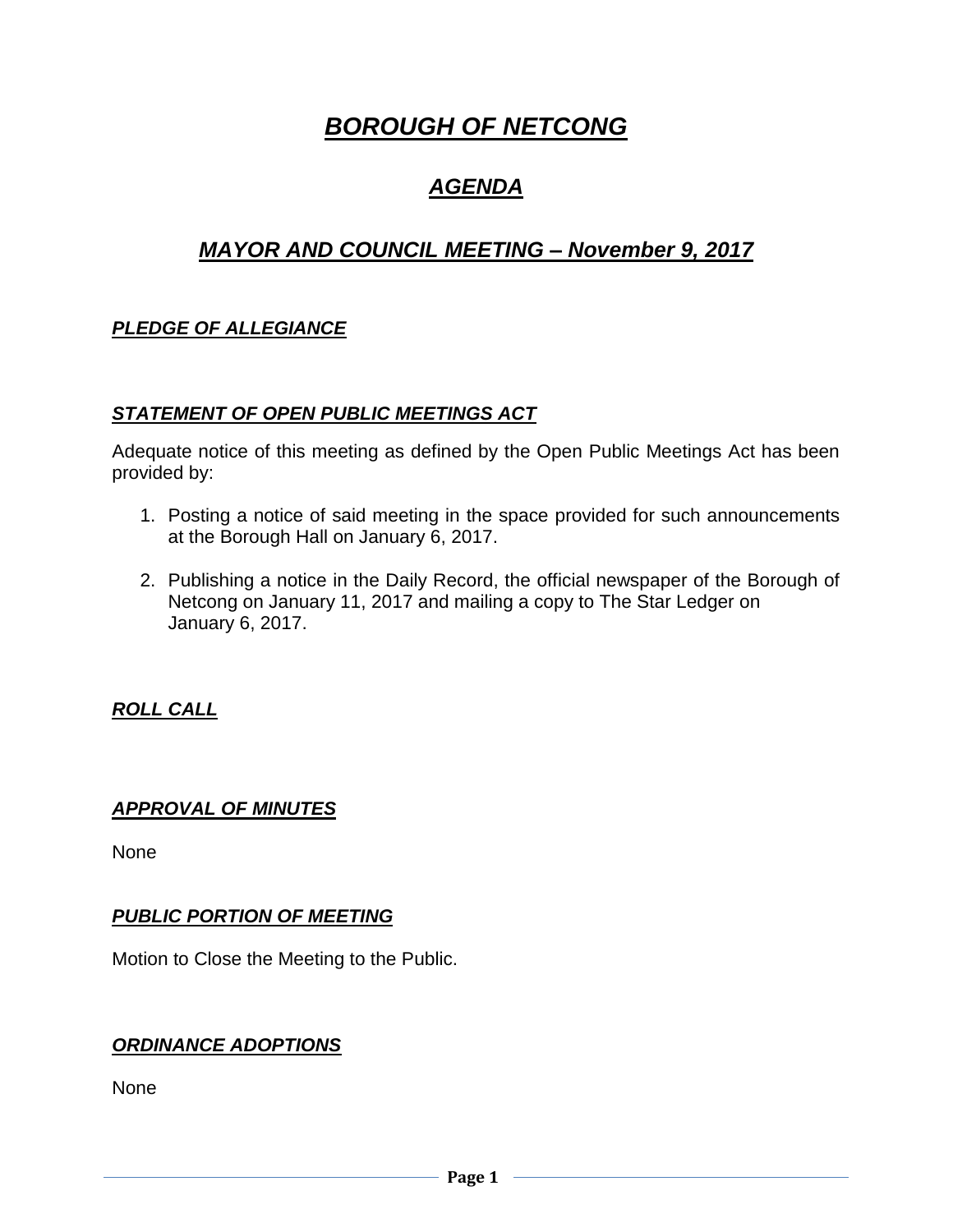# *CORRESPONDENCE*

None

## *BOROUGH ADMINISTRATOR REPORT*

#### *COMMITTEE REPORTS*

| Finance & Insurance:                                                                     | E. Still     | J. Sylvester |
|------------------------------------------------------------------------------------------|--------------|--------------|
| Economic Development:                                                                    | R. Hathaway  | E. Still     |
| <b>Public Safety:</b><br>(Police, Fire, Rescue)                                          | J. Sylvester | E. Koster    |
| Dept. of Public<br>Works & Utilities:                                                    | E. Koster    | R. Hathaway  |
| Recreation:                                                                              | J. Albensi   | T. Laureys   |
| <b>Public Services:</b><br>(Human Services<br>Recycling & Solid<br><b>Waste Disposal</b> | T. Laureys   | J. Albensi   |

#### *OLD BUSINESS*

None

#### *NEW BUSINESS*

None

# *PRIVILEGE OF THE FLOOR TO THE COUNCIL*